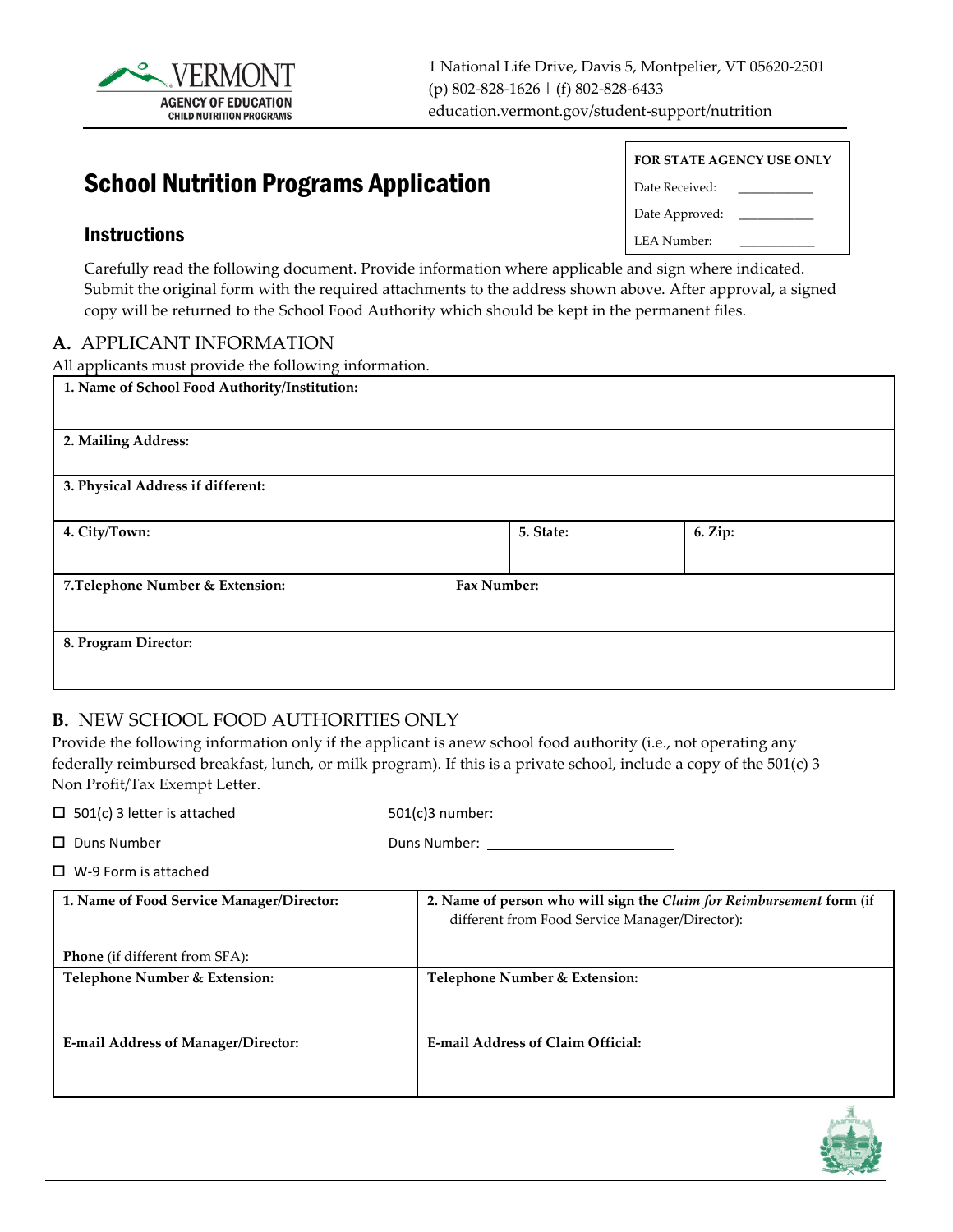| 3. Will the food service program be operated under a<br>food service management company contract?<br>(If yes, a copy of<br>Yes<br>N <sub>o</sub><br>the RFP & proposed contract must be attached for<br>review and approval before distribution) |                                                                                                       |                                      | 4. SFA Total Enrollment: |                       |                                     |                                     |       |
|--------------------------------------------------------------------------------------------------------------------------------------------------------------------------------------------------------------------------------------------------|-------------------------------------------------------------------------------------------------------|--------------------------------------|--------------------------|-----------------------|-------------------------------------|-------------------------------------|-------|
|                                                                                                                                                                                                                                                  | 5. Racial/ethnic makeup of this program's service area:                                               |                                      |                          |                       |                                     |                                     |       |
| Actual current attendance/participation by ethnic/racial group.                                                                                                                                                                                  |                                                                                                       |                                      |                          | Hispanic<br>or Latino |                                     | <b>Not</b><br>Hispanic or<br>Latino |       |
| Black or African<br>American                                                                                                                                                                                                                     | Native Hawaiian<br>or Other Pacific<br>Islander                                                       | American Indian or<br>Alaskan Native |                          | Asian                 | White                               |                                     | Total |
|                                                                                                                                                                                                                                                  |                                                                                                       |                                      |                          |                       |                                     |                                     |       |
|                                                                                                                                                                                                                                                  | Potential current attendance/participation by ethnic/racial group.<br>(Completed by the State Agency) |                                      | Hispanic<br>or Latino    | $7.85\%$              | <b>Not</b><br>Hispanic or<br>Latino | 92.15%                              |       |
| <b>Black or African</b><br>American                                                                                                                                                                                                              | Native Hawaiian<br>or Other Pacific<br>Islander                                                       | American Indian or<br>Alaskan Native |                          | Asian                 | White                               |                                     | Total |
| 1742                                                                                                                                                                                                                                             | 381                                                                                                   |                                      | 1510                     | 1400                  | 82408                               |                                     | 91415 |

# **C.** PRE-APPROVAL COMPLIANCE – REVIEW OF MATERIALS & INFORMATION **The application must include the following materials:**

| 1. The free and reduced price policy, including letters to parents, public releases, and any other materials used to       |  |  |  |  |  |  |
|----------------------------------------------------------------------------------------------------------------------------|--|--|--|--|--|--|
| publicize the program's availability and nondiscrimination requirements.                                                   |  |  |  |  |  |  |
|                                                                                                                            |  |  |  |  |  |  |
| $\Box$ Materials are attached.                                                                                             |  |  |  |  |  |  |
| 2. A description of membership requirements as a prerequisite for admission to the applicant's institution, if applicable. |  |  |  |  |  |  |
| Description:                                                                                                               |  |  |  |  |  |  |
|                                                                                                                            |  |  |  |  |  |  |
|                                                                                                                            |  |  |  |  |  |  |
| $N/A: \square$                                                                                                             |  |  |  |  |  |  |
| 3. Indicate the names of other Federal agencies providing assistance to the applicant organization.                        |  |  |  |  |  |  |
|                                                                                                                            |  |  |  |  |  |  |
|                                                                                                                            |  |  |  |  |  |  |
| Indicate whether the applicant has ever been found to be out of compliance by the Federal Agencies.<br>4.                  |  |  |  |  |  |  |
| Yes. Provide more information.<br>◻                                                                                        |  |  |  |  |  |  |
| No.<br>$\Box$                                                                                                              |  |  |  |  |  |  |
| Has a discrimination complaint or lawsuit been filed?<br>5.                                                                |  |  |  |  |  |  |
| Yes. Provide more information.<br>ப                                                                                        |  |  |  |  |  |  |
| No<br>□                                                                                                                    |  |  |  |  |  |  |
| If yes, has FNS been notified?                                                                                             |  |  |  |  |  |  |
| $\Box$ No<br>$\Box$<br>Yes                                                                                                 |  |  |  |  |  |  |
| Report any Civil Rights Compliance reviews conducted during the previous 2-year period.<br>6.                              |  |  |  |  |  |  |
|                                                                                                                            |  |  |  |  |  |  |
|                                                                                                                            |  |  |  |  |  |  |
| Name of Agency/Organization conducting the Review:                                                                         |  |  |  |  |  |  |
|                                                                                                                            |  |  |  |  |  |  |
|                                                                                                                            |  |  |  |  |  |  |
|                                                                                                                            |  |  |  |  |  |  |

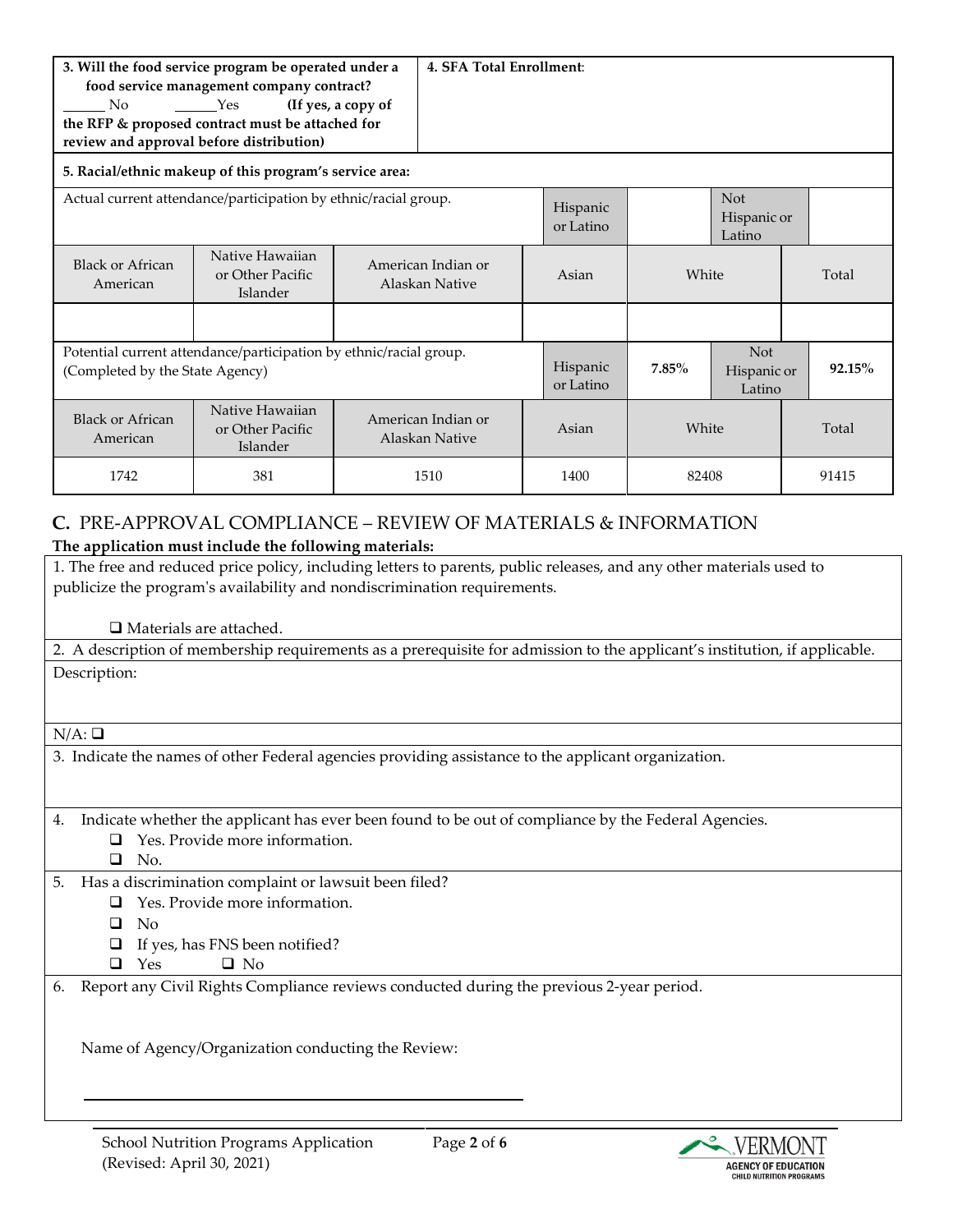# **D.** PROGRAM INFORMATION

List the name of each school/site in this School Food Authority applying to participate. Refer to footnote below for "Type" and enter appropriate number. Check which program(s) you are applying for and indicate the expected starting date(s).

| <b>School/Site Name</b> | ${\rm Type^*}\atop ({\rm See}$<br>below) | Lunch | <b>Breakfast</b> | <b>Special Milk</b> | Kindergarten<br><b>Milk</b> | After-School<br>Care Snack | At-Risk<br>Supper-<br>CACFP | Expected Start<br>Date |
|-------------------------|------------------------------------------|-------|------------------|---------------------|-----------------------------|----------------------------|-----------------------------|------------------------|
|                         |                                          |       |                  |                     |                             |                            |                             |                        |
|                         |                                          |       |                  |                     |                             |                            |                             |                        |
|                         |                                          |       |                  |                     |                             |                            |                             |                        |
|                         |                                          |       |                  |                     |                             |                            |                             |                        |

*\*Type of School/Institution*: 1. Public School 3. Private, Non-profit Child Care Center

2. Private School 4. Residential Child Care Institution

## **E.** LUNCH AND BREAKFAST PROGRAMS

List the name(s) of the school(s) applying to participate. Indicate theprices that will be charged in the appropriate boxes for the paid, reduced, and adult meals. Refer to the footnote below for reduced price information.

| <b>School/Site Name</b> | Non-               |      | <b>Lunch Program Prices</b> |       |      | <b>Breakfast Program Prices</b> |       |
|-------------------------|--------------------|------|-----------------------------|-------|------|---------------------------------|-------|
|                         | Pricing<br>Program | Paid | Reduced <sup>1</sup>        | Adult | Paid | Reduced <sup>2</sup>            | Adult |
|                         |                    |      |                             |       |      |                                 |       |
|                         |                    |      |                             |       |      |                                 |       |
|                         |                    |      |                             |       |      |                                 |       |
|                         |                    |      |                             |       |      |                                 |       |

1The maximum price charged for Reduced Price Lunches must not exceed 40 cents. 2The maximum price charged for Reduced PriceBreakfasts must not exceed 30 cents. <sup>1,2</sup> The State of VT is currently covering these charges.

# **F.** AFTER-SCHOOL CARE SNACK PROGRAM

Schools and residential child care institutions that operate the National School Lunch Program are eligible to sponsor and participate in the After School Care Snack Program. The school or institution must sponsor or operate an afterschool care program which a) provides children with regularly scheduled activities in an organized, structured, and supervised environment, and b) includes educational or enrichment activities.

1. List the school(s) that will be participating. If the school will have an Area Eligible Program, check the box in the column and list the '50% Eligible School' that qualifies the school for this program. (See current Area Eligibility List). Non-Area Eligible Programs must indicate if they will have a Non Pricing or Pricing Program. Check the appropriate box if the program will be Non Pricing; for Pricing Programs, list the prices that will be charged forthe snacks. The Agreement form for Snack must also be completed and submitted.

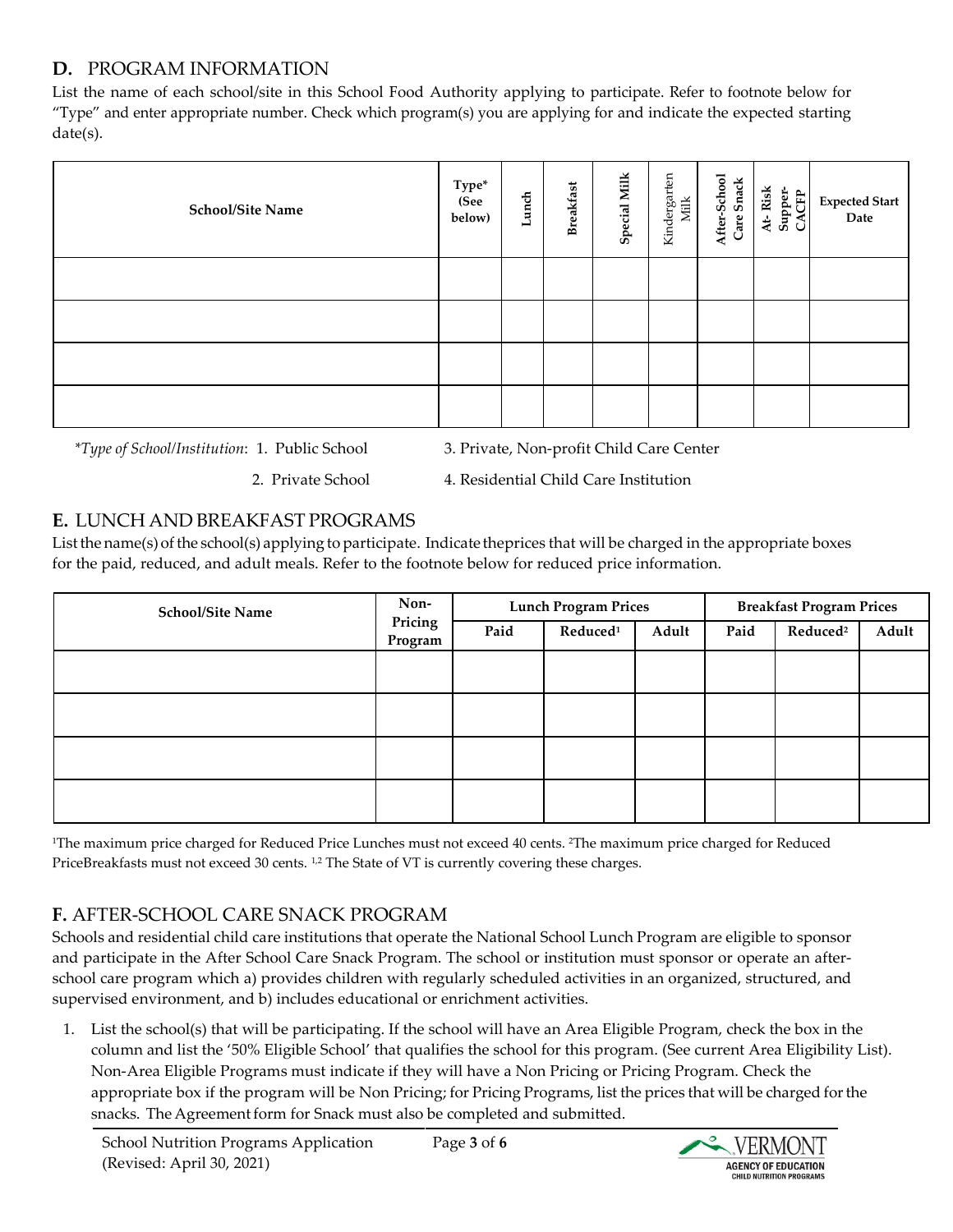|                         |                            | AS     | Area Eligible Program | Non-Area Eligible Program |                                                 |  |  |
|-------------------------|----------------------------|--------|-----------------------|---------------------------|-------------------------------------------------|--|--|
| <b>School/Site Name</b> | <b>AS Snack</b><br>At-Risk | Supper | List Eligible         | Non Pricing               | <b>Pricing Program</b><br>Prices to be charged: |  |  |
| Area or School          | Program                    | Paid   | Reduced <sup>3</sup>  |                           |                                                 |  |  |
|                         |                            |        |                       |                           |                                                 |  |  |
|                         |                            |        |                       |                           |                                                 |  |  |
|                         |                            |        |                       |                           |                                                 |  |  |
|                         |                            |        |                       |                           |                                                 |  |  |
|                         |                            |        |                       |                           |                                                 |  |  |
|                         |                            |        |                       |                           |                                                 |  |  |

3 Pricing Programs: The price charged for reduced price snacks must not exceed 15 cents. A meal count and money collection systemmust be implemented for this program.

#### CACFP – AT RISK SUPPER AND/OR SNACK

|                         |                 | AS                    | Area Eligible Program           |  |  |  |
|-------------------------|-----------------|-----------------------|---------------------------------|--|--|--|
| <b>School/Site Name</b> | <b>AS Snack</b> | <b>At-Risk Supper</b> | List Eligible<br>Area or School |  |  |  |
|                         |                 |                       |                                 |  |  |  |
|                         |                 |                       |                                 |  |  |  |
|                         |                 |                       |                                 |  |  |  |
|                         |                 |                       |                                 |  |  |  |

2. In the space below, please provide a description of the after school care program that the school or institution will sponsor or sponsors. Please indicate in the appropriate area where the program will be located, i.e., school building, classrooms, and other requested information about the snack program and recordkeeping. The food service manager mustcomplete, sign, and submit the Claim for Reimbursement. **This application cannot be approved without the signatures ofthe school principal, food service manager, and the after school program director.**

| After School Care Program Description:           |                                           |                        |                                    |                 |  |  |
|--------------------------------------------------|-------------------------------------------|------------------------|------------------------------------|-----------------|--|--|
| Program Location(s):                             | After School Program Director/Supervisor: |                        |                                    |                 |  |  |
| Person preparing snacks & keeping snack records: | Person taking snack count:                |                        |                                    |                 |  |  |
| Person conducting snack program reviews:         |                                           | Proposed Review Dates: |                                    |                 |  |  |
|                                                  | <b>Review 1</b>                           |                        | <b>Review 2</b>                    | <b>Review 3</b> |  |  |
|                                                  |                                           |                        |                                    |                 |  |  |
| Signature of School Principal:                   |                                           |                        | Signature of Food Service Manager: |                 |  |  |
| Signature of After School Program Director:      |                                           |                        |                                    |                 |  |  |

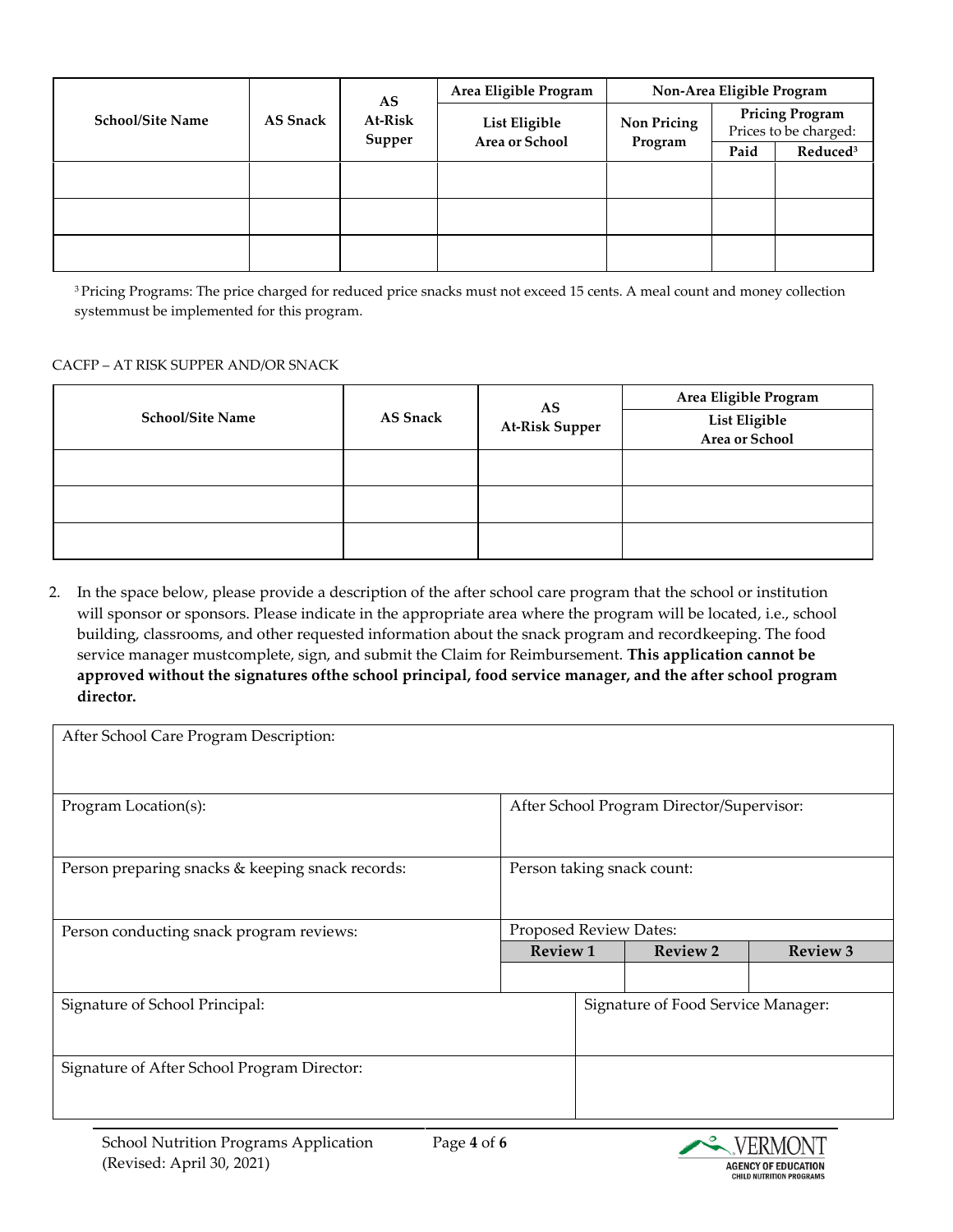### **G.** SPECIAL MILK PROGRAM

The Special Milk Program is available only to schools that do not participate in the National School Lunch Program or the School Breakfast Program. The Kindergarten Milk Program is available to split session kindergartens only in schools where the students do not have access to a breakfast or lunch program offered by the school because of their schedule. If applying for the Kindergarten Milk Program, please indicate:

| Kindergarten Morning Session:              | <b>Start Time</b> | End Time |
|--------------------------------------------|-------------------|----------|
| Kindergarten Afternoon Session: Start Time |                   | End Time |
| Beginning Mealtime for:                    | Breakfast         | Lunch    |

### INDICATE THE TYPE OF MILK SERVICE YOU WILL OFFER

Check the appropriate box below to indicate which typeof Milk Program the school will participate in**.**

| <b>Pricing Program with Free Milk</b><br>Option                                                                                                                                                                                                                                         | <b>Pricing Program</b>                                                                                                                                                                                                                                                                                        | <b>Non-pricing Program</b>                                                                                                                                                            |
|-----------------------------------------------------------------------------------------------------------------------------------------------------------------------------------------------------------------------------------------------------------------------------------------|---------------------------------------------------------------------------------------------------------------------------------------------------------------------------------------------------------------------------------------------------------------------------------------------------------------|---------------------------------------------------------------------------------------------------------------------------------------------------------------------------------------|
| Milk is sold to paying students. Milk is<br>provided free of charge to children<br>whose applications for free milk have<br>been approved. The school receives the<br>base/paid reimbursement for the paid<br>milks and the actual cost per half-pint<br>of the milk for the free milk. | Money is collected from ALL students<br>to cover the cost of milk over and<br>above the base/paid reimbursementper<br>half-pint. Reimbursement plus student<br>price can total no more than 2¢ above<br>the average cost of a half-pint of milk<br>charged the school by the Dairy.<br>There is no free milk. | Milk is provided free to ALL<br>children. The school receives the<br>base/paidreimbursement for all<br>milk served andis responsible for<br>costs over and abovethe<br>reimbursement. |
| Price to be charged:                                                                                                                                                                                                                                                                    | Price to be charged:                                                                                                                                                                                                                                                                                          |                                                                                                                                                                                       |